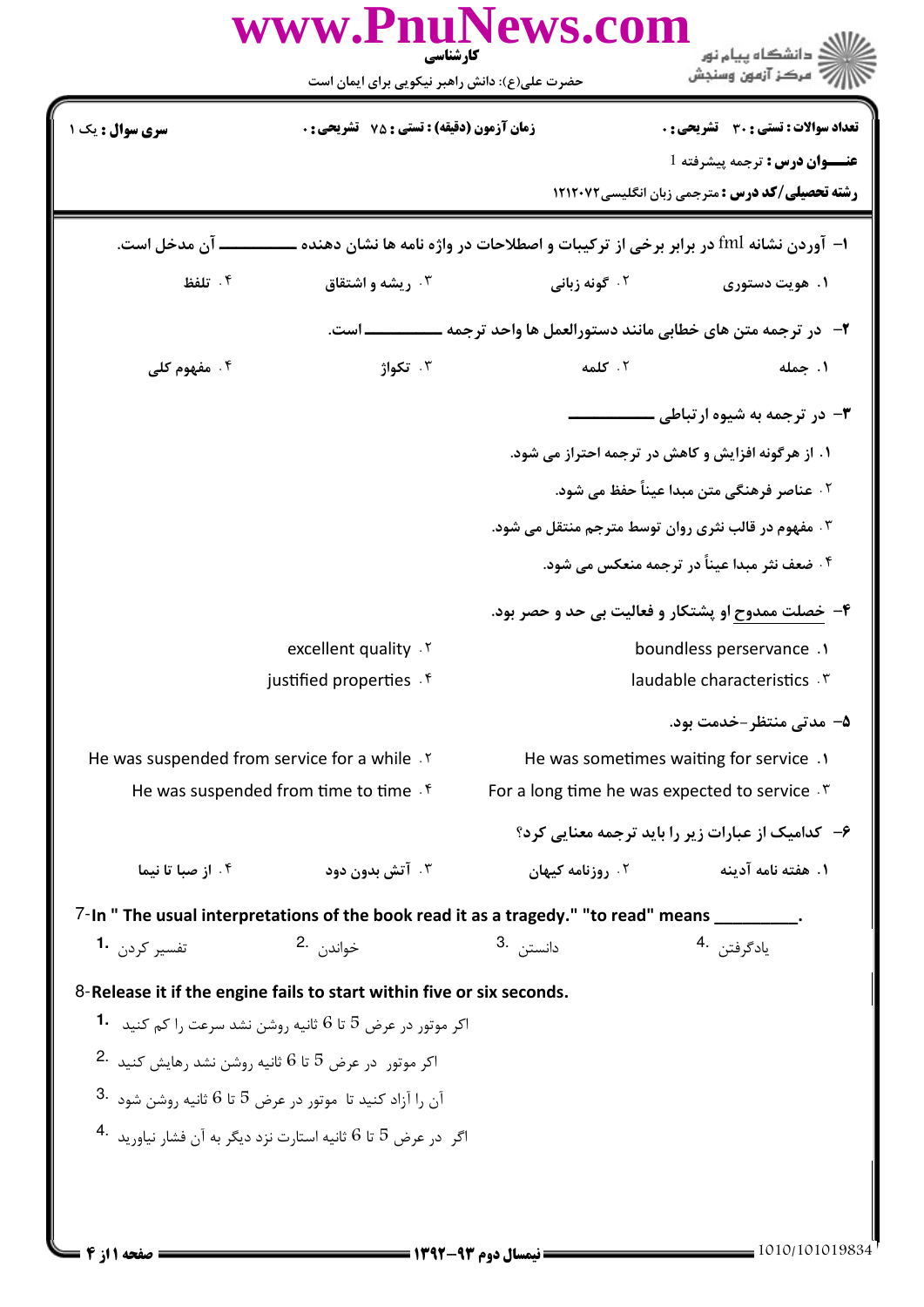|                                              |                                                                        | حضرت علی(ع): دانش راهبر نیکویی برای ایمان است                                                    | " مرڪز آزمون وسنڊش                                                                                     |  |  |
|----------------------------------------------|------------------------------------------------------------------------|--------------------------------------------------------------------------------------------------|--------------------------------------------------------------------------------------------------------|--|--|
| <b>سری سوال :</b> یک ۱                       | <b>زمان آزمون (دقیقه) : تستی : 75 ٪ تشریحی : 0</b>                     |                                                                                                  | تعداد سوالات : تستى : 30 - تشريحي : 0                                                                  |  |  |
|                                              |                                                                        |                                                                                                  | عنــوان درس: ترجمه پیشرفته 1                                                                           |  |  |
|                                              |                                                                        |                                                                                                  | <b>رشته تحصیلی/کد درس :</b> مترجمی زبان انگلیسی ۱۲۱۲۰۷۲                                                |  |  |
| 9-All of the odors had commingled.           |                                                                        |                                                                                                  |                                                                                                        |  |  |
| همه عطرها بوی خوشایندی داشتند <b>1</b> ۰     |                                                                        | تمام بوها به مشامش می رسید 2.                                                                    |                                                                                                        |  |  |
| همه طعم ها مطبوع بودند .3                    |                                                                        | همه بوها با هم مخلوط شده بودند 4.                                                                |                                                                                                        |  |  |
|                                              | 10-I'll have a roast chicken with mashed potatoes.                     |                                                                                                  |                                                                                                        |  |  |
| گوشت سرخ کرده جوجه با پوره سیب زمینی 1.      |                                                                        | جوجه كباب با يوره سيب زميني . 2                                                                  |                                                                                                        |  |  |
| جوجه سرخ شده با کوکوی سیب زمینے, 3.          |                                                                        |                                                                                                  | جوجه با سیب زمین <i>ی</i> سرخ کرده <sup>۔4</sup>                                                       |  |  |
|                                              | 11-In 1950. Hidayat went to Paris, where he finally took his own life. |                                                                                                  |                                                                                                        |  |  |
| زندگیش را از دست داد 1.                      |                                                                        |                                                                                                  | سالهای آخر عمرش را بسر برد <sup>.2</sup>                                                               |  |  |
| خودکشی کرد۔ <sup>3</sup>                     |                                                                        | زندگیش را انتخاب کرد 4.                                                                          |                                                                                                        |  |  |
| will not shake loose or fall out.            |                                                                        |                                                                                                  | 12-Its cellulose adhesive bond to plaster, brick and wood keeps it firmly in position-polyfilla simply |  |  |
| تکان نمی خورد یا در نمی رود <b>1</b> ۰       |                                                                        | در نمی رود یا از جا کنده نمی شود <sup>.2</sup>                                                   |                                                                                                        |  |  |
| شل نمی شود یا در نمی رود <sup>.3</sup>       |                                                                        |                                                                                                  | .شل نمے <sub>،</sub> شود یا از جا کندہ نمے <sub>،</sub> شود <sup>۔4</sup>                              |  |  |
| "Toward Modernism".                          |                                                                        | 13-It is given even greater weight by such seemingly minor details as the previous section title |                                                                                                        |  |  |
| حتی وزن این بیشتر شده است <b>1</b> ۰         |                                                                        | حتی این موضوع مهمتر از دیگر موضوعات است <sup>.2</sup>                                            |                                                                                                        |  |  |
| این مسئله حتی اهمیت بیشتری یافته است 3.      |                                                                        | حتى ارزش بيشترى يافته است 4.                                                                     |                                                                                                        |  |  |
| 14-"dear clothes" refer to the clothes which |                                                                        |                                                                                                  |                                                                                                        |  |  |
| 1. are not very expensive                    |                                                                        | 2. are suitable for night parties                                                                |                                                                                                        |  |  |
| 3. have a high price                         |                                                                        | 4. are mainly loved by children                                                                  |                                                                                                        |  |  |
|                                              |                                                                        | 15-Wherefore God is called our God, for he hath prepared for us a city not ashamed to be.        |                                                                                                        |  |  |
| 1. Why                                       | 2. Where                                                               | 3. When                                                                                          | $4.$ How                                                                                               |  |  |
|                                              | 16-Anybody can look at me and tell I am part Indian.                   |                                                                                                  |                                                                                                        |  |  |
| در قسمتی <b>1</b> ۰                          | تا حد <sub>و</sub> دي. 2.                                              | عمدتاً .3                                                                                        | در درجه اول <sup>.4</sup>                                                                              |  |  |
|                                              | 17-Which method has been used in the following translation?            |                                                                                                  |                                                                                                        |  |  |
| The scarlet Letter                           | داغ ننگ                                                                |                                                                                                  |                                                                                                        |  |  |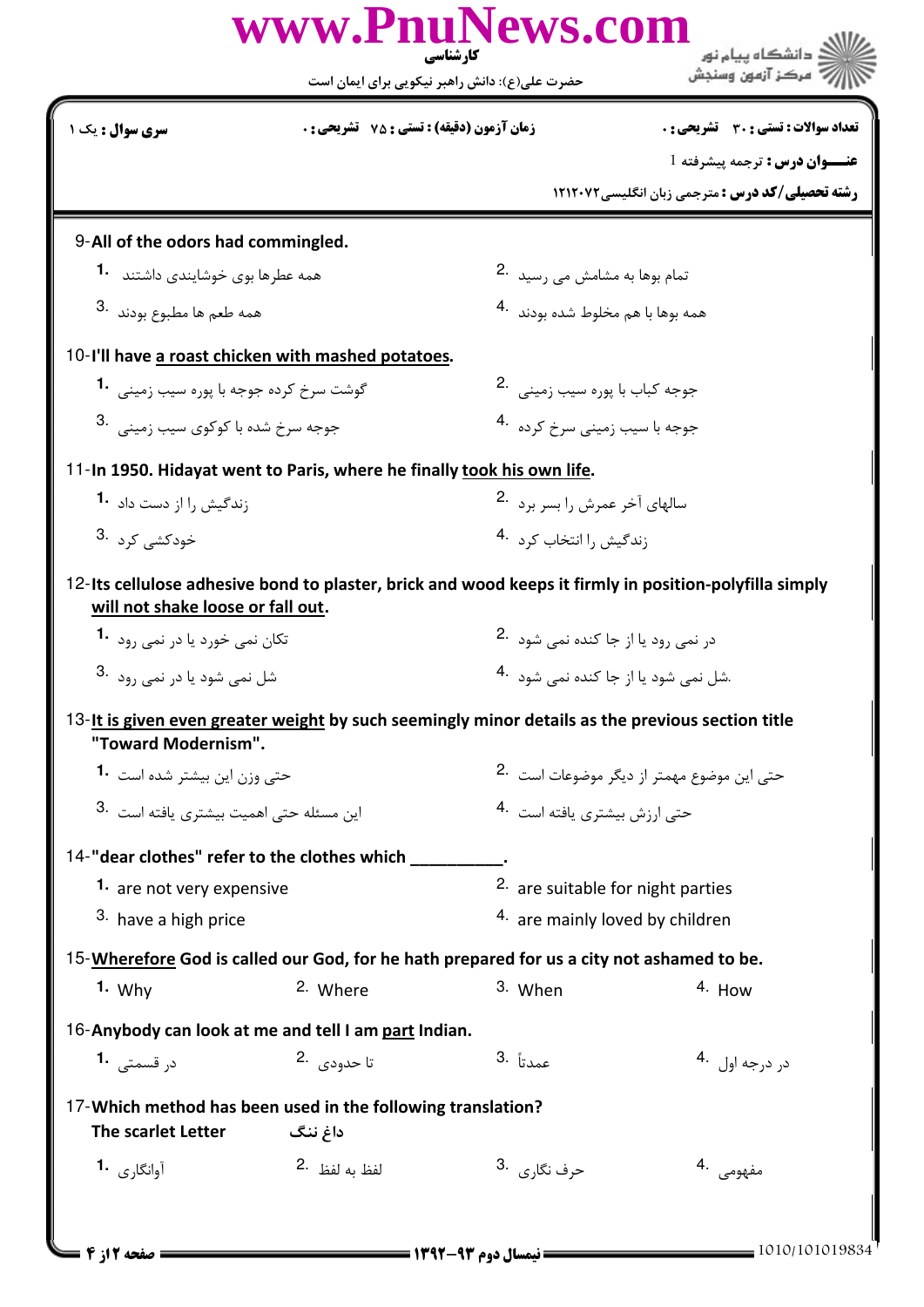|                                                      | حضرت علی(ع): دانش راهبر نیکویی برای ایمان است                                      |                                                 | ر آ مرڪز آزمون وسنڊش                                      |  |
|------------------------------------------------------|------------------------------------------------------------------------------------|-------------------------------------------------|-----------------------------------------------------------|--|
| <b>سری سوال :</b> یک ۱                               | <b>زمان آزمون (دقیقه) : تستی : 75 ٪ تشریحی : 0</b>                                 |                                                 | تعداد سوالات : تستى : 30 - تشريحي : 0                     |  |
|                                                      |                                                                                    |                                                 | عنــوان درس: ترجمه پیشرفته 1                              |  |
|                                                      |                                                                                    |                                                 | <b>رشته تحصیلی/کد درس :</b> مترجمی زبان انگلیسی ۱۲۱۲۰۷۲   |  |
|                                                      | 18-I had seen him in the same way as sometimes, by some queer motion of the brain. |                                                 |                                                           |  |
| تکان غیرعادی <b>1</b> ۰                              | حركت موجدا <sub>د</sub> .2                                                         | حركت سريع <sup>.3</sup>                         | تكان نيرومند 4.                                           |  |
| 19-I knew that I could not walk any more.            |                                                                                    |                                                 |                                                           |  |
| می دانستم که دیگر قادر به راه رفتن نبودم 1۰          |                                                                                    |                                                 | می دانستم که دیگر نمی توانستم راه بروم 2.                 |  |
| می دانستم که دیگر نمی توانم راه بروم 3.              |                                                                                    |                                                 | می دانستم که دیگر راه رفتن برایم ممکن نبود <sup>4</sup> ۰ |  |
|                                                      | 20-Once he had seen it here, he began to see it everywhere, in every body          |                                                 |                                                           |  |
| به محض اینکه <b>1</b> ۰                              | از زمانی که <sup>.2</sup>                                                          | 3. مكدفعه                                       | یکبا <sub>ر</sub> دیگر <sup>4</sup> ۰                     |  |
|                                                      | 21-I had a feeling I was going in a southerly direction.                           |                                                 |                                                           |  |
| تمایل رفتن به جهت جنوب به من دست داده بود <b>1</b> ۰ |                                                                                    | تمایل داشتم که به طرف جنوب برگردم <sup>.2</sup> |                                                           |  |
| احساس می کردم که دارم به طرف جنوب می روم 3.          |                                                                                    |                                                 | احساس داشتم که قصد داشتم به طرف جنوب بروم 4.              |  |
|                                                      | 22-Suddenly the horse stumbled, then broke into a gallop.                          |                                                 |                                                           |  |
| شروع به تاخت کرد <b>1</b>                            | واژگون شد 2.                                                                       | افسارش گسيخته شد <sup>.3</sup>                  | از کوره دررفت 4.                                          |  |
| 23-He woke with a start to face the first light.     |                                                                                    |                                                 |                                                           |  |
| شروع به بیدار شدن نمود 1.                            |                                                                                    | کم کم بیدار شد۔2                                |                                                           |  |
| از جا يريد <sup>.3</sup>                             |                                                                                    | با شروعي بيدار شد 4.                            |                                                           |  |
|                                                      | 24-There can be found a handful of large grubworms.                                |                                                 |                                                           |  |
| یک مشت از کرم های حشره بزرگ <b>1</b> ۰               |                                                                                    |                                                 | دسته ای از حشرات بزرگ 2.                                  |  |
|                                                      | دستی پر از کرم های حشره بزرگ 3.                                                    |                                                 | مشتی از نوزاد حشرات بزرگ 4.                               |  |
|                                                      | 25-I used to go to the movie on weakends when I was young.                         |                                                 |                                                           |  |
|                                                      | وقتی جوان بودم عادت داشتم که آخر هفته ها به سینما بروم 1۰                          |                                                 |                                                           |  |
|                                                      | وقتی بچه بودم عادت به رفتن به سینما در آخر هفته ها داشتم <sup>.2</sup>             |                                                 |                                                           |  |
|                                                      | در جوانی آخر هفته ها به رفتن به سینما عادت کرده بودم <sup>.3</sup>                 |                                                 |                                                           |  |
|                                                      | وقتي جوان بودم هميشه آخر هفته ها به سينما مي , فتم 4.                              |                                                 |                                                           |  |
|                                                      | 26-The unpunctuality of the Orient is appalling to those who come from the West.   |                                                 |                                                           |  |
| جهت يابي 1.                                          | شرق شناسی . 2                                                                      | شرقيها <sup>.3</sup>                            | أسيايى 4.                                                 |  |